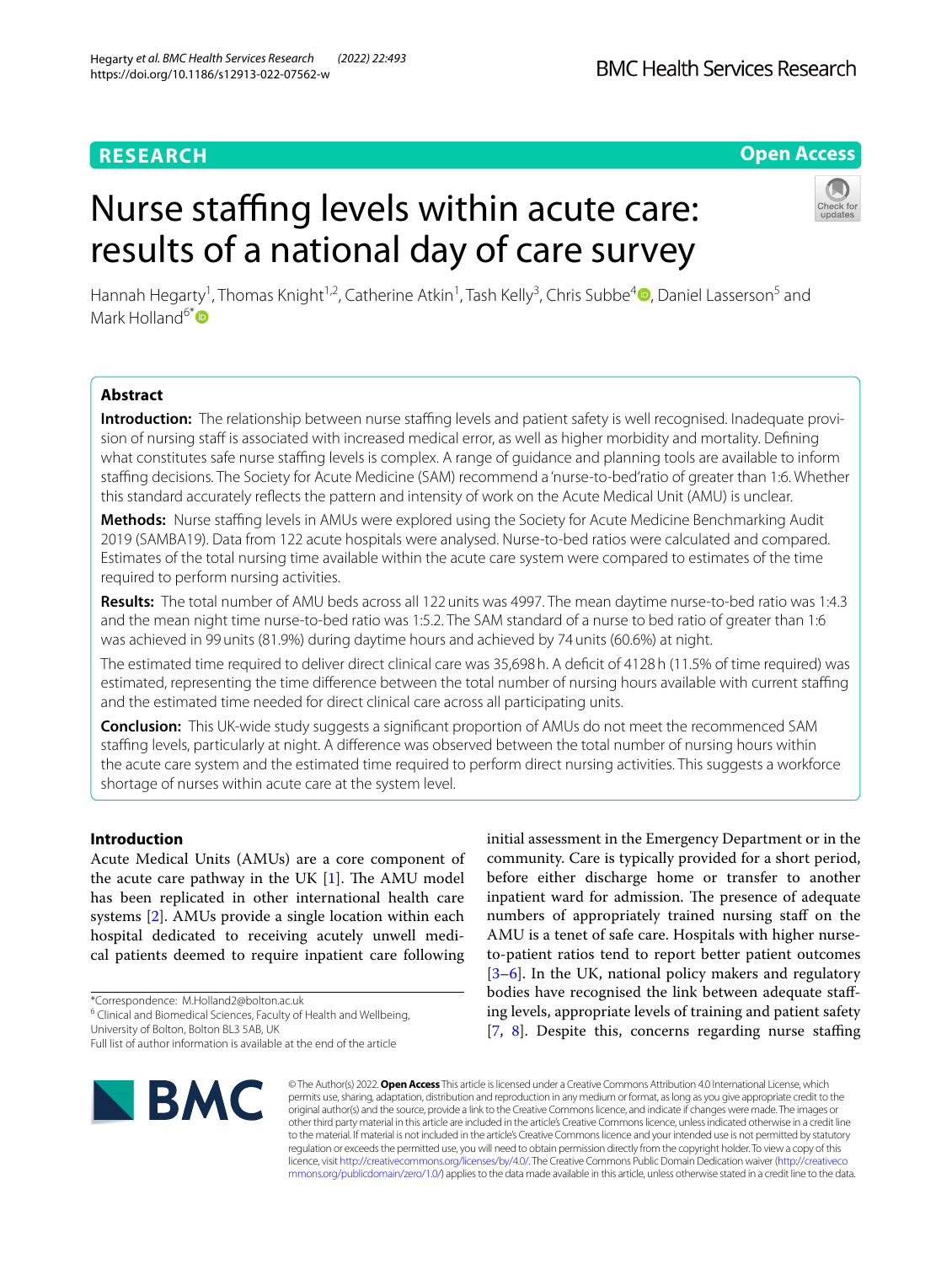levels in acute care persist. Staff shortages are a pervasive problem throughout the health-care system but are particularly prevalent in acute care, where many AMU nursing positions are vacant [\[9\]](#page-8-6). Unmanageable workloads and a perceived lack of career progression are cited as causes of low morale and poor retention of senior staf, which perpetuate staffing shortages  $[10]$  $[10]$ .

Nursing on the AMU provides a unique set of challenges. High rates of patient turnover, in combination with high levels of patient acuity, create a demanding environment enriched for risk. Year-on-year increases in the number of emergency medical admissions and seasonal surges in demand compound this problem [[11](#page-9-0), [12](#page-9-1)]. Low staffing levels have been shown to affect the ability of individual nurses to respond to abnormal physiology [\[13](#page-9-2)]. Failure to identify the deteriorating patient and escalate care appropriately is a well recognised cause of harm  $[14]$  $[14]$  $[14]$ . The Royal College of Nursing  $(RCN)$  have raised the concerns of members that inadequate staffing levels across the UK are compromising patient safety and have called for staffing decisions to be based on effective models of care, with coherent workforce planning as opposed to cost and availability [\[15\]](#page-9-4).

Acknowledgement of the importance of staffing levels has not translated into a clear understanding of what constitutes safe and adequate staffing. The Society for Acute Medicine (SAM) has published relevant guidelines, recommending nurse-to-bed ratios of 1:4 for patients on trolleys and 1:6 for patients in beds [[16\]](#page-9-5). While these recommendations provide a useful standard to facilitate measurement and benchmarking, the use of fixed staffing ratios in isolation is problematic. Nurse to bed ratios do not take into account the pace of work driven by patient flow, the skill-mix of the team or relevant patient factors, all of which are likely to infuence the number of nurses required. The National Institute for Health and Care Excellence (NICE) have provided specifc guidance to aid decision making in relation to nurse stafng levels, where the time required to complete common patient orientated tasks is estimated, to allow a more accurate prediction of the number of staff required  $[17]$  $[17]$ . However, these guidelines are based on expert opinion without the beneft of robust empirical evidence.

The Society for Acute Medicine Benchmarking Audit (SAMBA) has run annually since 2012, and by convention takes place on the penultimate Thursday in June [[18\]](#page-9-7). SAMBA records patient level data from individual clinical records to assess performance across a range of pre-specified criteria related to acute medical care. The audit combines organisational and patient level data to provide a detailed picture of how acute medical care is delivered in the UK. We used data from the 2019 SAMBA (SAMBA19) to better understand the provision of nurse stafng resources within the AMU and the skillmix of the nursing workforce. Our aim was to describe the national nursing staffing levels currently present on AMUs in the UK, including evaluation of skill-mix. We also looked to and compare staffing levels to estimates of the total time required to provide nursing care to patients admitted to the AMU during the study period. This is the first time data on nurse staffing levels has been reported using SAMBA.

# **Methodology**

Recruitment to SAMBA19 was open to all hospitals in the UK receiving acutely unwell (non-elective, adult) medical patients. Non-acute and community hospitals were excluded. SAMBA19 was undertaken on Thursday 27th June 2019, between 00:00 and 23:59. SAMBA19 was the frst SAMBA survey to collect data regarding nurse stafng levels and skill-mix.

SAMBA is a cross-sectional audit with an observational design. Patients aged 16years or above who were seen for either admission or assessment as part of the internal medicine admission process ('take') or ambulatory emergency care (AEC) were eligible for inclusion. Patient level data collection was performed voluntarily by local clinicians, overseen by a named responsible consultant physician. The SAMBA protocol is publicly available  $[19]$  $[19]$ .

Prior to the collection of patient level data, a lead acute medicine clinician at each participating AMU completed an online questionnaire to provide organisational and unit level data, relating to staffing levels on the AMU. Data on staffing levels could only be submitted once from each AMU. The questions regarding nursing numbers, level of nursing experience and the specifc roles performed by staff were developed by a group of nurses afliated with SAM. Total number of nurses present on the AMU during the 24-h data collection window was measured, with nurse-to-bed ratios during daytime (08:00–19:59) and nighttime (20:00–07:59) hours calculated using the reported number of available beds within each AMU (occupied and unoccupied). The number of non-registered nurses, band 5 nurses, band 6 nurses and band 7 or above nurses were recorded separately [\[20\]](#page-9-9).

The proportion of units which achieved the SAM standard was calculated. In order to determine whether the use of non-registered nurses was higher in units with fewer registered nurses, the ratios of registered to nonregistered nurses were compared between units with nursing levels above and below the recommended SAM standard.

The unit and patient level data collected were used to generate an estimate of the total number of nursing hours available within all contributing AMUs. This estimate was compared with an estimate of the anticipated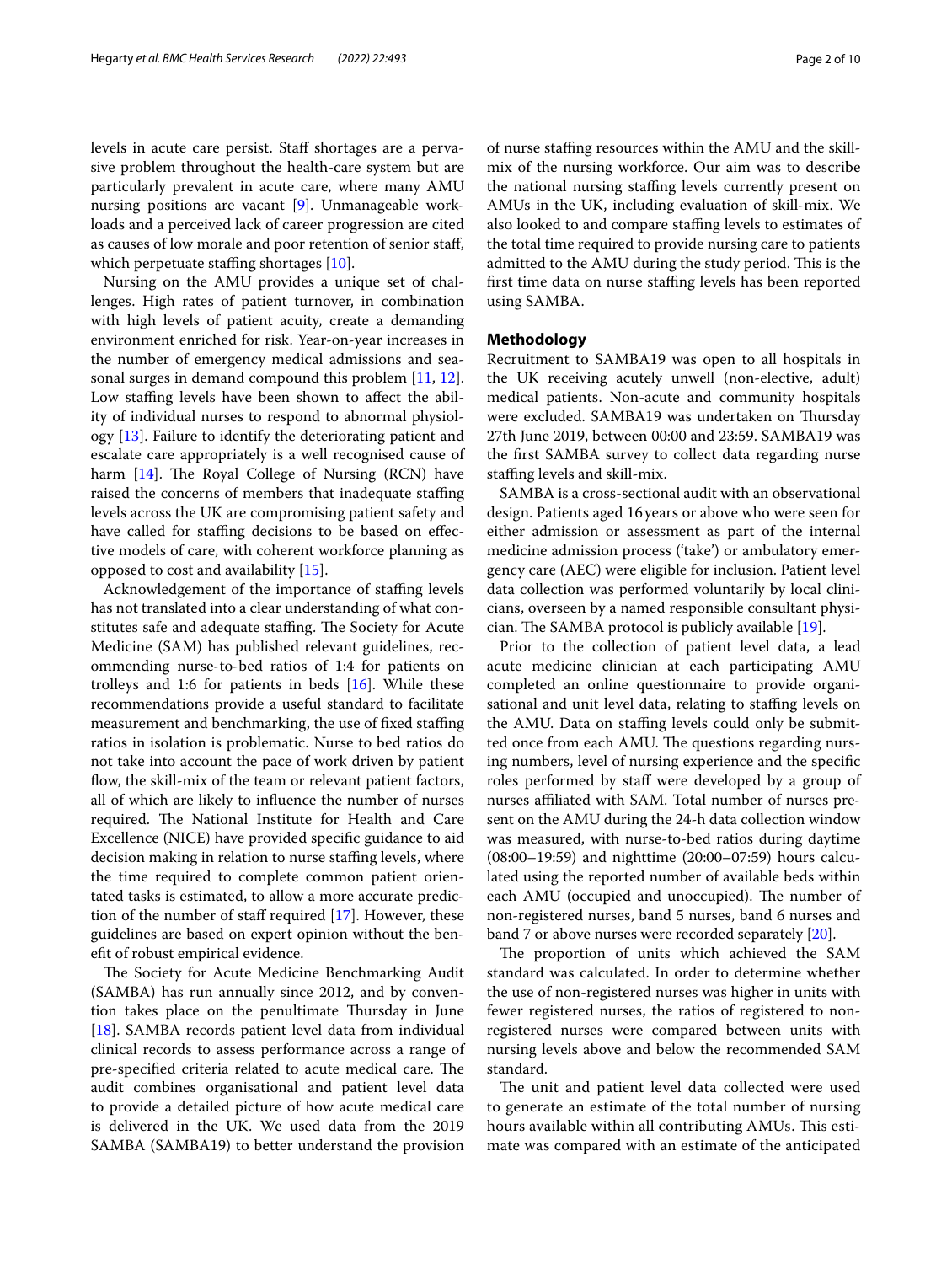time required to complete nursing tasks informed by the relevant NICE guidance on safe staffing levels [[17\]](#page-9-6). The total number of available AMU beds taken from the unit level data were combined with the total number of admissions to each AMU recorded at the patient level.

To estimate the amount of nursing time required to complete tasks at the system level. This was achieved by multiplying the anticipated number of occupied beds, or the number of AMU admissions, by the proportion of patients deemed likely to require each nursing intervention and the time the time taken to perform each nursing intervention as stated by the NICE guidelines.

These estimates were made under multiple assumptions. A bed-occupancy rate of 90% was used to inform the estimate, consistent with national averages during the study period [[21\]](#page-9-10). It was anticipated that patients with features of frailty would have increased nursing needs. Patients with features of frailty were anticipated to require complex admission assessment and discharge planning. The prevalence of frailty was approximated at 50% based on previous evidence  $[18, 22]$  $[18, 22]$  $[18, 22]$  $[18, 22]$ . The frequency of physiological observations was based on the distribution of NEWS2 values obtained on admission, combined with national guidance on the frequency of observation [\[31](#page-9-12)].

All admitted patients were assumed to require administration of medications (including assessment of whether 'as required' medications were needed), 80% were assumed to require administration of intravenous medication  $[23]$  $[23]$ . Intravenous fluid therapy was felt likely to be required in 50% of patients [[24\]](#page-9-14) (rate of 8 hourly in 30%, >8 hourly in 10% and complex fuid management involving hourly fuid balance in 10%) [[25\]](#page-9-15). All patients were deemed to require some form of direct communication each day (routine in 50% and signifcant in 50%). Consensus opinion as to whether these assumptions refected clinical experience was obtained by discussion (HH, TK, CA), and disagreements reviewed by all authors. The assumptions made for individual tasks are provided in Table [1](#page-3-0).

The administration of oral and parenteral medications and clinical tasks associated with care coordination were deemed appropriate for registered nursing staff in accordance with NMC guidance [[26](#page-9-16)]. Tasks suitable for non-registered nurses were identified and summated separately. The number of nursing hours required to meet the demands of nursing care on the day of SAMBA was compared with the actual number of nursing hours available recorded by individual units. It was assumed that matrons and ward managers did not undertake direct clinical care, due to other responsibilities.

# **Results**

SAMBA19 collected paired unit and patient data from 130 AMUs. Complete data relating to nurse staffing and workforce planning was provided by 122 AMUs (93.8%), with individual patient level data collected for 5849 patients seen through these units, 8 AMUs did not provide data on nurse stafng levels and were not included in the analysis.

The most common working pattern, employed by 70units (57.4%) was exclusive 12-h shifts. A combination of 12-h and 8-h shifts were implemented in 51units (41.8%). Only one unit used solely 8-h shifts. During the daytime, 1159 nurses were on duty; this included 913 staff nurses and 246 senior nurses (ratio 3.7:1). At nighttime, 970 nurses were on duty; this included 801 staf nurses and 169 senior nurses (ratio 4.7:1).

## **Nurse stafng levels**

Nurse-to-bed ratios were calculated. The total number of AMU inpatient beds across all 122units was 5028. The mean daytime nurse-to-bed ratio was 1:4.7 and the mean nighttime nurse-to-bed ratio was 1:5.7). The SAM standard of a nurse-to-bed ratio of greater than 1:6 was achieved in 104units (85.2%) during daytime hours and achieved by 80 units  $(65.6%)$  at night. The variation in nurse to bed ratios at day and night is provided in Fig. [1](#page-5-0) stratified by UK country. The variation in skill-mix dur-ing the day and night periods is presented in Fig. [2.](#page-6-0) The Band 5 nurses represented on average 48.9% (range 16.7– 81.2%) of the of the nurse stafng workforce during the day and 57.4% range (20.8–100%) at night within participating hospitals.

The number of non-registered nurses on duty during the evaluation period was recorded. During the day, 562 non-registered nurses were on duty, a ratio of registered to non-registered nursing nurses of 2.1:1. At night, 466 non-registered staff were on duty, a ratio of registered to non-registered nurses of 2.1:1. In AMUs with stafng levels above the SAM standard these ratios were 2.1:1 and 2.1:1 during the day and night respectively. The corresponding ratios in AMUs with staffing levels below the SAM standard were 1.8:1 and 1.5:1. The ratio of non-registered to registered nurses at daytime and night time is provide in Fig. [3.](#page-7-0)

## **Numbers of hours in the system**

The total amount of registered nursing time available during the 24-h evaluation period was 22,344h, assuming 75% of the total workforce were working a standard 12-h shift and the remainder 8-h shifts (assuming mandated break periods were observed). The total amount of nonregistered nursing time was 10,280h, assuming the same shift pattern.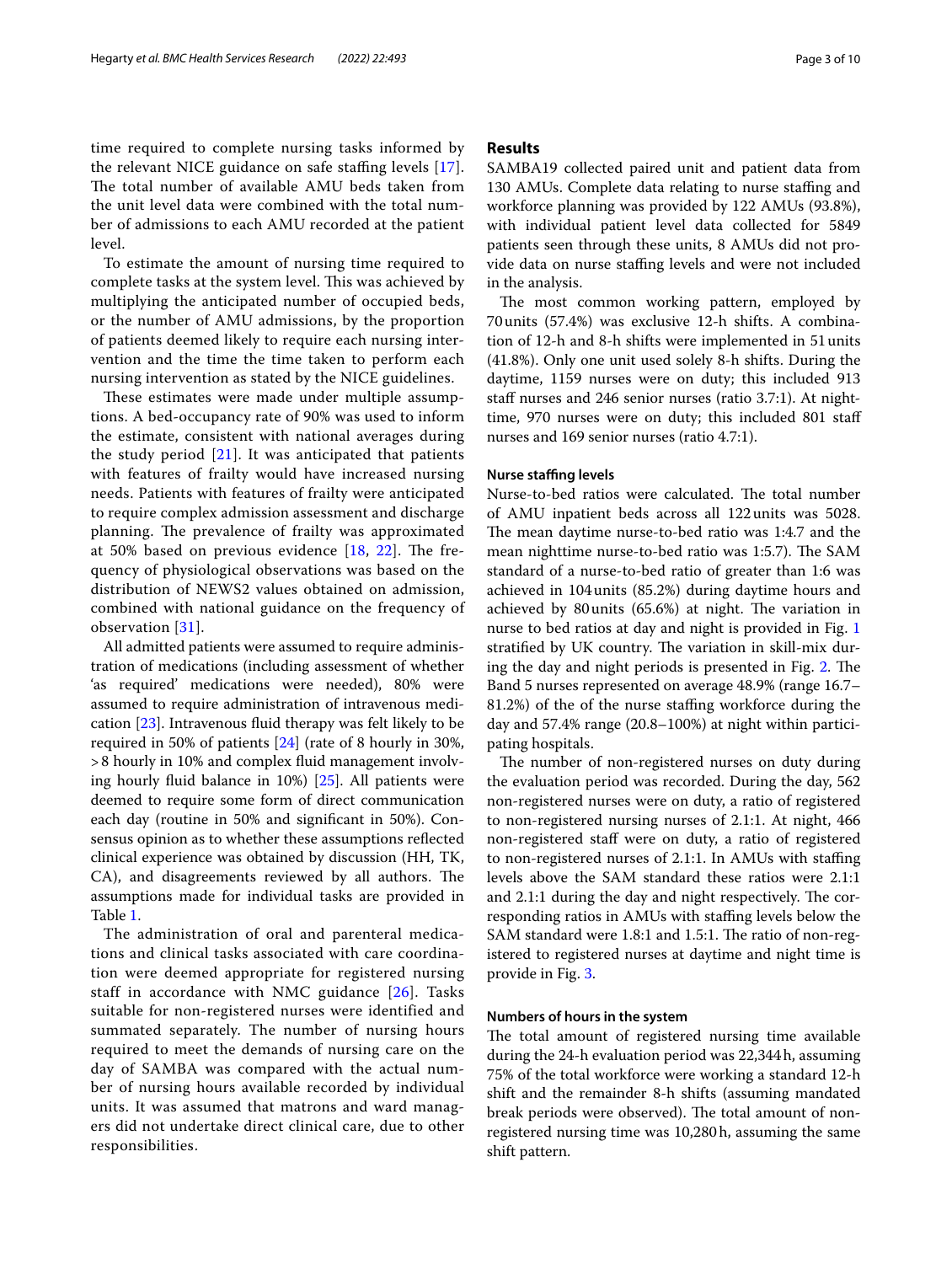#### **Activity Approximate time per task Frequency of task of task in 24h period Estimate of applicable patients (%**=**proportion estimated to require task) Total attributable time (hours) Task appropriate for nonregistered staf appropriate** Admissions ( $n = 6423$ ) Admission assessment 20 mins Once 3212 1070 No Complex admission assessment*)* 30 mins Once 3211 320 1605 No **Discharge planning / inter hospital transfer (***n* **=3372) (based on AMU turnover 75% and bed occupancy 90%** Simple follow up and transfer home 10 mins Once 2530 (75%) 421 No Coordination of diferent services 20mins Once 749 (20%) 225 No Organizing complex services, support and equipment 30mins Once 126 (5%) 63 No **Patient escort (based on 5% of AMU patients requiring escort during AMU stay)** Radiology / endoscopy 30 mins Once 224 224 112 No **Procedures, treatments and end-of-life care (based on number of AMU beds and 90% occupancy)** Simple wound dressing, specimen collection 10 mins Once 4048 (90%) 674 Yes Nasogastric tube insertion. Catheterisation, Multiple simple dressings 20 mins Once 249 (5%) 75 No Complex wound management 30 mins Once 50 (1%) 22 No Care after death 30 mins Once 250 (2.5%) 56 No **Observations (***n* **=4997) (based on AMU bed numbers, NEWS2 [**[31](#page-9-12)**] and bed occupancy 90%)** Routine (4 to 6 hourly) 10 mins Four 3598 (NEWS2 < 5) 2399 Yes Increased (2 to 4 hourly) 10 mins Six 674 (NEWS2 5–6) 674 674 >2 hourly 10 mins Twelve 224 (NEWS2 ≥ 7) 450 Yes **Medication administration (based on AMU bed numbers and bed occupancy 90%)** Regular oral 10 mins Four 4498 2998 No IV or frequent PRN 20 mins Three 3598 (80%) 3598 No Medication requiring complex preparation (2 nursing staff) eg controlled drugs 30 mins Two 404 (10%) 448 No **Direct contact and communication (based on AMU bed numbers and bed occupancy 90%)** Routine 10 mins Once 2249 (50%) 375 No Signifcant 30 mins Once 2249 (50%) 1125 No **Eating and drinking (based on AMU bed numbers and 90% bed occupancy)** Assistance 20mins Three 2263 (50%) 2263 2263 Yes Parenteral 30mins Three 49 (1%) 67 No **Fluid management (based on AMU bed numbers and 90% bed occupancy)** 8 hourly IV fuids 10 mins Three 1357 (30%) 679 No IV fuid >8 hourly or blood products 20 mins Four 452 (10%) 602 No Complex fluid management (such as hourly fuid balance) 10 mins Twenty-four 899 (10%) 1810 No **Management of equipment (based on AMU bed numbers and 90% bed occupancy)** Simple intermittent (catheter, IV access) 10 mins Once 4273 (95%) 712 No Drains / stomas / central lines 20 mins Three 225 (5%) 225 No Ventilatory support (including NIV) 30 mins Twenty-four 44 (1%) 539 No

# <span id="page-3-0"></span>**Table 1** Estimates of time required to provide direct clinical nursing care within units participating in SAMBA19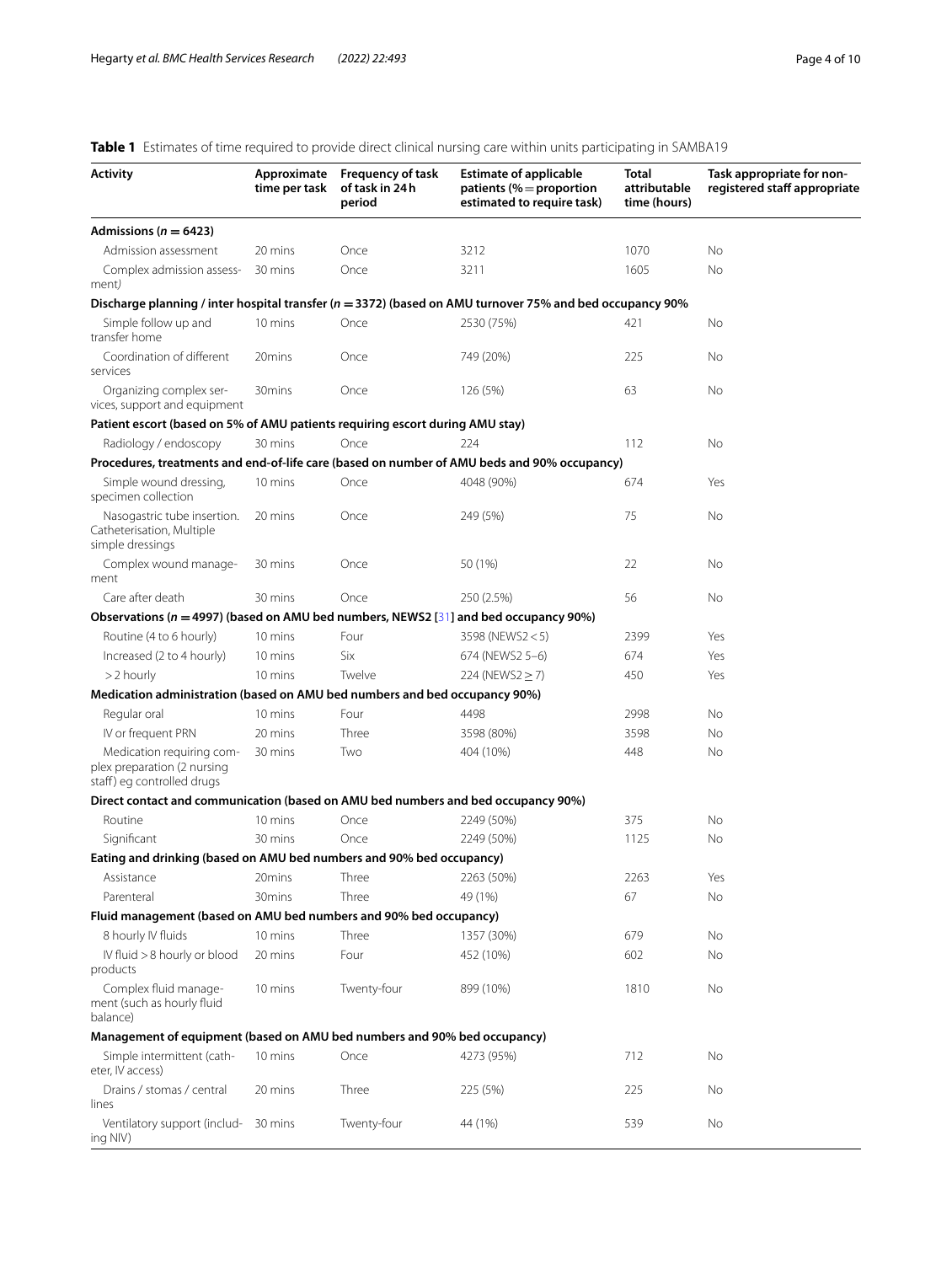# **Table 1** (continued)

| <b>Activity</b>                                                                | Approximate<br>time per task | <b>Frequency of task</b><br>of task in 24h<br>period | <b>Estimate of applicable</b><br>patients (% = proportion<br>estimated to require task) | <b>Total</b><br>attributable<br>time (hours)             | Task appropriate for non-<br>registered staff appropriate                     |
|--------------------------------------------------------------------------------|------------------------------|------------------------------------------------------|-----------------------------------------------------------------------------------------|----------------------------------------------------------|-------------------------------------------------------------------------------|
| Mobilisation (based on AMU bed numbers and 90% bed occupancy)                  |                              |                                                      |                                                                                         |                                                          |                                                                               |
| Assistance needed                                                              | 20 mins                      | Four                                                 | 1799 (40%)                                                                              | 2399                                                     | Yes                                                                           |
| Assistance of two nursing<br>staff required                                    | 30 mins                      | Four                                                 | 449 (10%)                                                                               | 899                                                      | Yes                                                                           |
| Skin and pressure areas care (based on AMU bed numbers and 90% bed occupancy)  |                              |                                                      |                                                                                         |                                                          |                                                                               |
| 2-4 hourly                                                                     | 20 mins                      | Five                                                 | 449 (10%)                                                                               | 831                                                      | Yes                                                                           |
| More frequently than 2<br>hourly                                               | 30 mins                      | Twelve                                               | 250 (5%)                                                                                | 1350                                                     | Yes                                                                           |
| Toileting (based on AMU bed numbers and 90% bed occupancy)                     |                              |                                                      |                                                                                         |                                                          |                                                                               |
| Assistance needed                                                              | 20 mins                      | Four                                                 | 1799 (40%)                                                                              | 2399                                                     | Yes                                                                           |
| Frequent assistance of $>2$<br>nursing staff required                          | 30 mins                      | Four                                                 | 449 (10%)                                                                               | 899                                                      | Yes                                                                           |
| Washing, bathing and dressing (based on AMU bed numbers and 90% bed occupancy) |                              |                                                      |                                                                                         |                                                          |                                                                               |
| Assistance with some<br>hygiene needs by 1 member<br>of nursing staff          | 20 mins                      | Four                                                 | 2249 (40%)                                                                              | 2398                                                     | Yes                                                                           |
| Assistance with all hygiene<br>needs or needing 2 nursing<br>staff             | 30 mins                      | Four                                                 | 449 (10%)                                                                               | 899                                                      | Yes                                                                           |
|                                                                                |                              |                                                      |                                                                                         | <b>Hours</b><br>required to<br>perform all<br>activities | Hours required to perform<br>activities appropriate non-<br>registered nurses |
|                                                                                |                              |                                                      |                                                                                         | 35, 361                                                  | 18,534                                                                        |

The total amount of time required to complete direct nursing tasks was estimated. The calculations and assumptions used to derive this estimate are provided in Table [1.](#page-3-0) In total, 4997 available AMU beds were recorded in SAMBA equating to 4497 occupied beds (assuming a bed occupancy of 90%). A summary of the estimates and their derivation is provided in Table [1](#page-3-0). The estimated time required to deliver direct clinical care was 35,361h, including 16,827h of activities only appropriate for registered nurses and 18,534h of tasks appropriate for non-registered nurses. There was a surplus of 5517h comparing the number of hours required to complete tasks only appropriate for registered nurses with the number of available registered nurse hours. There was a deficit of 8255h comparing the number of hours required to complete non-registered nurses and the number of available non-registered nurse hours.

There was a total deficit of 2738h between the estimated time required to deliver all care and the actual time available. An additional 238 non-registered nursing staf working 12h shifts would be required to meet the predicted deficit.

# **Discussion**

SAMBA19 provides insight into nurse staffing levels in acute medical care at the system-level. The results suggest a short-fall in staffing levels within the 24-h study period. SAM recommend a nurse to bed ratio of 1:6, but this was not achieved in approximately 20% of AMUs during daytime hours. Performance against the standard was considerably poorer at night. Nighttime staffing was also characterised by a lower ratio of band 6 or higher nurses to more junior colleagues.

Estimates of the time required to perform direct clinical tasks, based on current NICE guidelines, suggest a signifcant gap between the time required to deliver care and the total number of nursing hours available. These estimates only calculate the nursing time required for direct clinical care. The provision of direct clinical care does not include time between tasks or documentation, which represent a signifcant proportion, if not the majority, of time used in delivering nursing care. A previous observational study using a validated tool to measure working patterns and the time distribution of nursing tasks suggested only a ffth of available time was devoted to activities involving direct patient contact  $[27]$  $[27]$ . The study fndings did not account for the additional nursing time required to provide high dependency level care to those at the severest end of the acuity spectrum with conditions such as septic shock, respiratory failure requiring non-invasive ventilation, or diabetic ketoacidosis. These conditions are relatively common on the AMU and place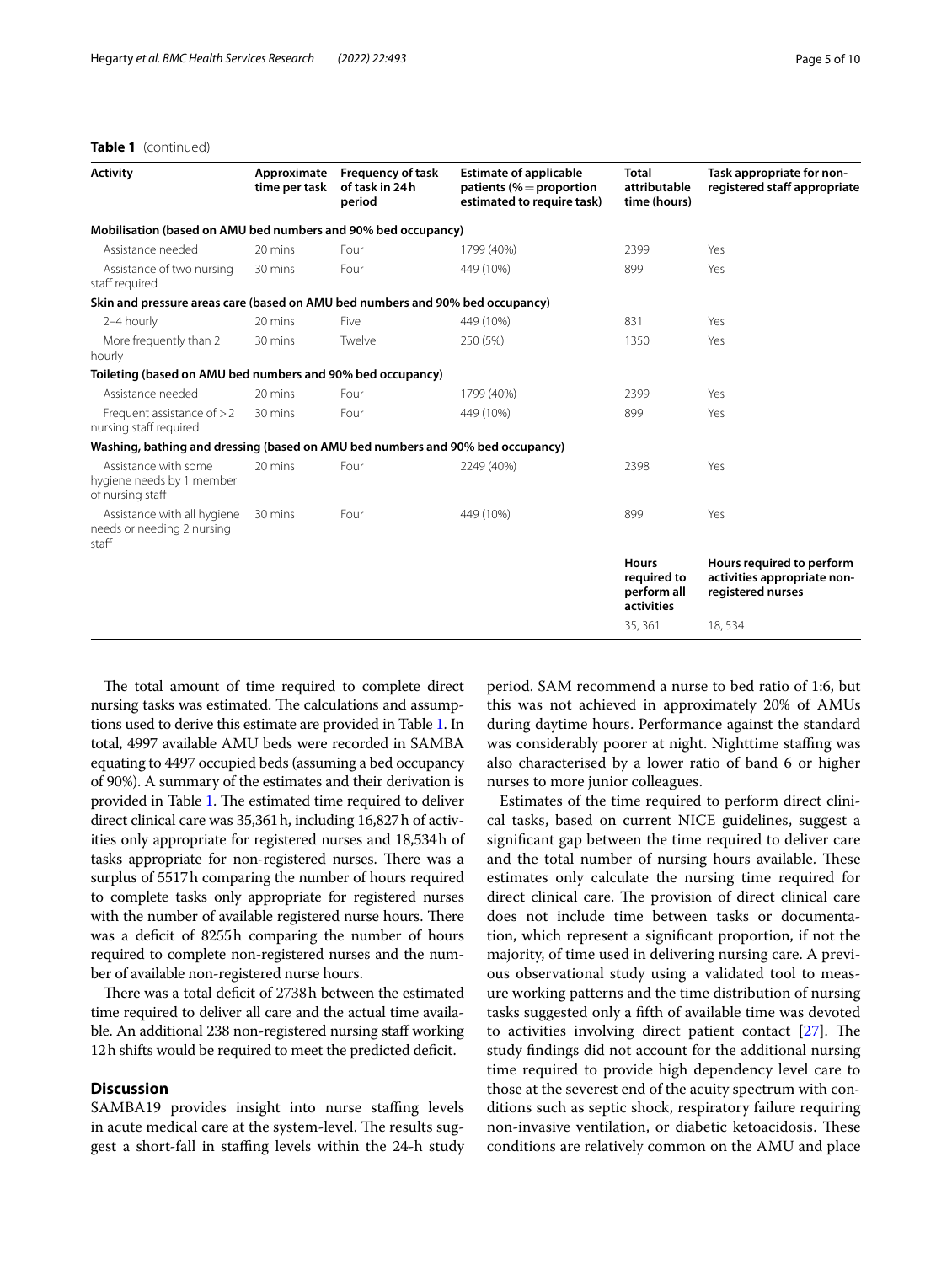

<span id="page-5-0"></span>signifcant additional demands on nursing staf. Furthermore, these study fndings do not account for nursing time devoted to bed coordination; this is a complex and time consuming role often designated to a member of the nursing team. The ability to perform direct clinical activity is likely to be severely limited when undertaking the coordination role. Combining all these factors together, nurse staffing levels in AMUs are under-resourced.

Nurse to bed ratios in isolation are recognised as a poor measure for stafng requirements as they do not adequately account for the multitude of factors that determine whether demand and supply are adequately matched [[28](#page-9-18), [29\]](#page-9-19). NICE recommend the use of an indepth analysis of demand and skill-mix incorporating a time task approach to ensure safe staffing levels [\[17](#page-9-6)]. Nursing levels should be matched to the acuity and complexity of the patients and to the pace of the work dictated by patient flow. In this regard, staff planning requires consideration of patient factors, the staffing skill-mix in terms of experience and competencies, and ward factors that relate to the process of care and added responsibilities. Patients managed on AMU, particularly during the frst 24-h, are at the peak severity of their illness  $[30]$  $[30]$ . This is the point at which the need for medical intervention and intensive monitoring is highest and the probability of deterioration greatest. Many patients are reaching the end-of-life and in these circumstances compassionate nursing care requires time to ensure both patients and relatives receive appropriate support. The changing nature of acute medical admissions, with an increase in multiple co-morbidities and frailty, also creates pressures on the time required to provide quality care. It is not unusual for patients on the AMU to require 1:1 care to ensure their safety. The variable nature of acute care can make workforce planning challenging. The results of this study raise concerns as to whether current stafng levels are adequate for the demands placed on nursing staff to provide quality care. This deficiency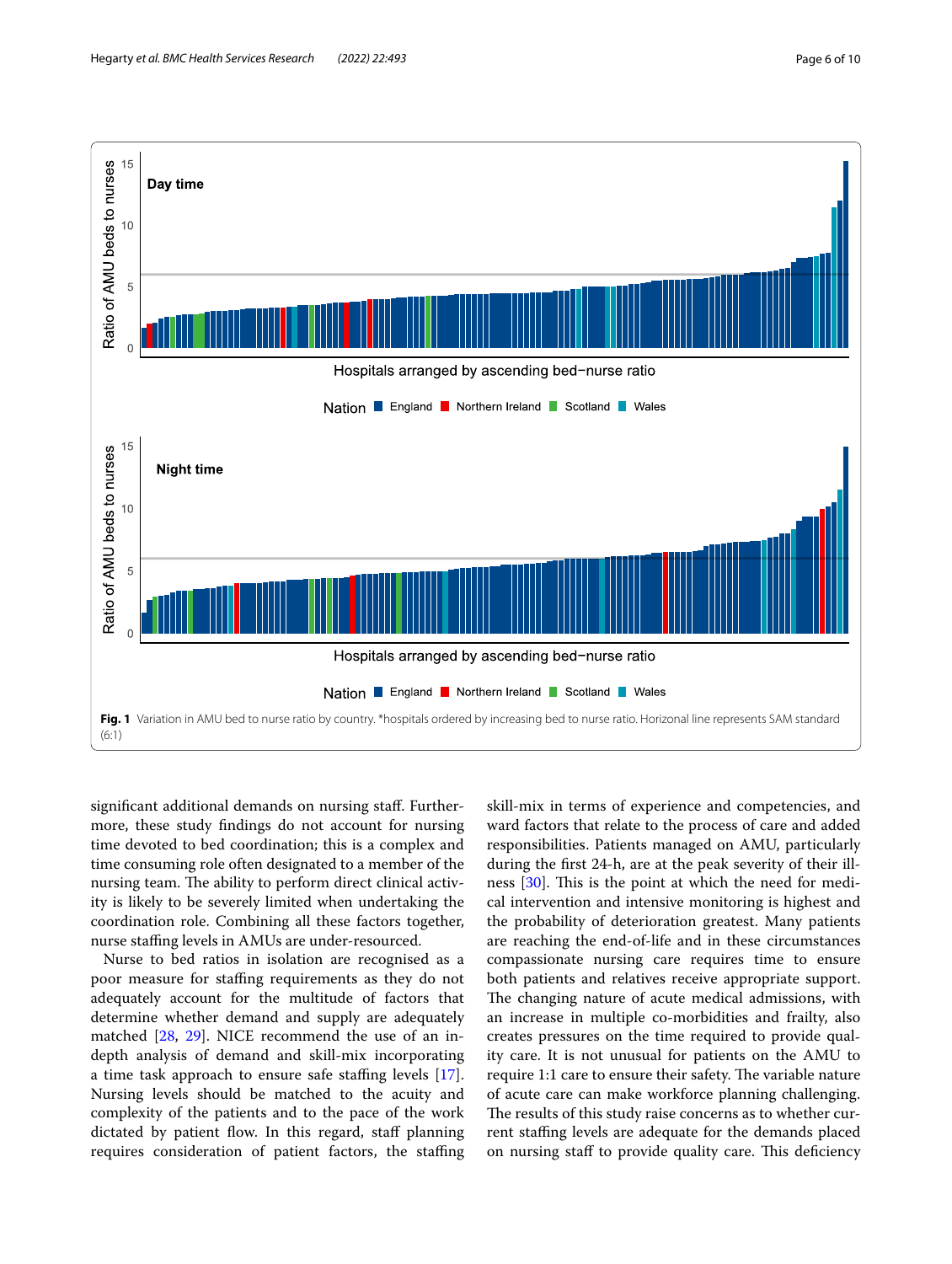

<span id="page-6-0"></span>in staffing has the potential to materially affect outcomes and the experience of care by acute medical patients.

The deficit in the number of hours to provide care was driven by tasks that could be appropriate for nonregistered nurses. Classifcation of tasks on this basis is a simplifcation of reality. It would be expected that a proportion of a registered nurses time would involve delivering basic care in addition to more complex tasks which would be inappropriate for non-registered colleagues. Although our estimates suggest a surplus of hours to perform tasks only appropriate for registered nurses, this did not account for the indirect time required to perform these tasks, such as documentation, collecting of equipment and communicating with other members of the medical team. Not accounting for this indirect time is likely to have led to a signifcant under-estimate of the time required to conduct these tasks. Increasing the number of non-registered nurses may help reduce some of the gap between anticipated workload and available staff but is unlikely to provide a solution to inadequate

stafng levels in isolation. High ratios of non-registered to registered nurses have been linked to higher mortality during in-patient care  $[31]$  $[31]$ . The development of new roles such as nursing associates, with enhanced spectrum of practice, may help provide additional nursing care while also performing some tasks traditionally only performed by registered nurses [\[32\]](#page-9-21).

The NHS staff survey highlighted the relationship between overstretched staff with excessive workloads and poor morale  $[33]$  $[33]$ . These workforce factors are known to affect patient care  $[6, 34]$  $[6, 34]$  $[6, 34]$  $[6, 34]$ . A work environment in which staff feel overstretched and without the necessary resources to provide high quality care leads to stress and staff burnout  $[35]$  $[35]$  $[35]$ . In the NHS, nursing positions in acute medical care have the highest vacancy rates [\[9](#page-8-6)]. High staff turnover and poor retention inhibits the passage of knowledge from senior staf to those less experienced. The principles laid out in the Interim NHS People Plan to increase the intake of new nurses and ensure appropriate career progression should be implemented urgently [\[36](#page-9-25)].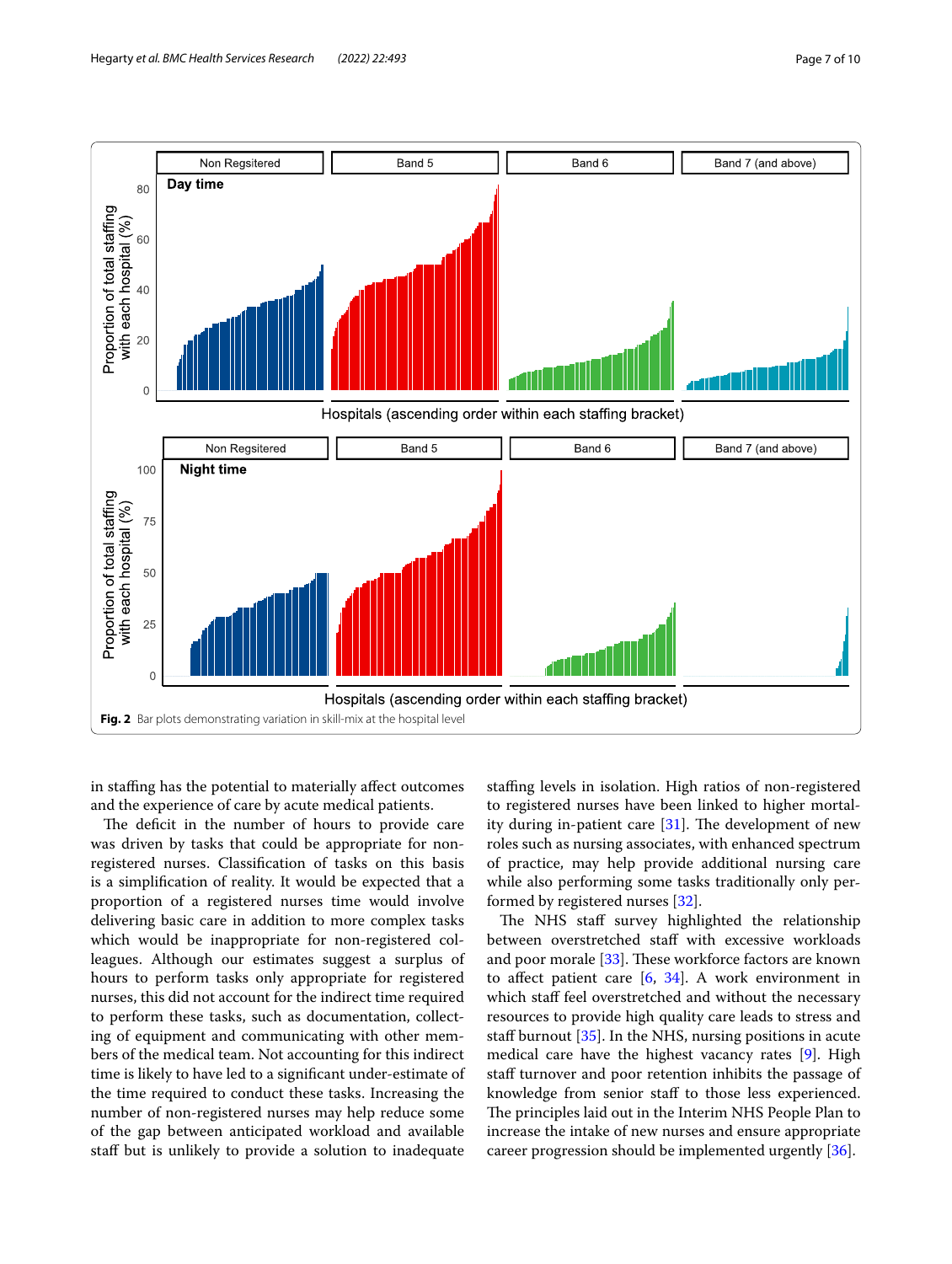

# <span id="page-7-0"></span>**Strengths and limitations**

We provide a system-wide estimate of the mis-match between nurse staffing levels and the time required to deliver basic nursing care. We used broad generalisations which are likely to under-appreciate variation between AMUs. The assumptions used to estimate the total number of nursing hours required to complete direct clinical care are likely to lack precision. The proportion of patients predicted to require each

intervention was based on a subjective assessment informed by staff nurses and clinicians with experience working in acute work. The same is true of the estimates of time required to complete tasks, although these values were taken directly from the relevant NICE guidelines. The estimates within the NICE guidelines may not accurately represent reality. While these limitations are likely to afect the accuracy of our fndings, the large disparity in the estimate of available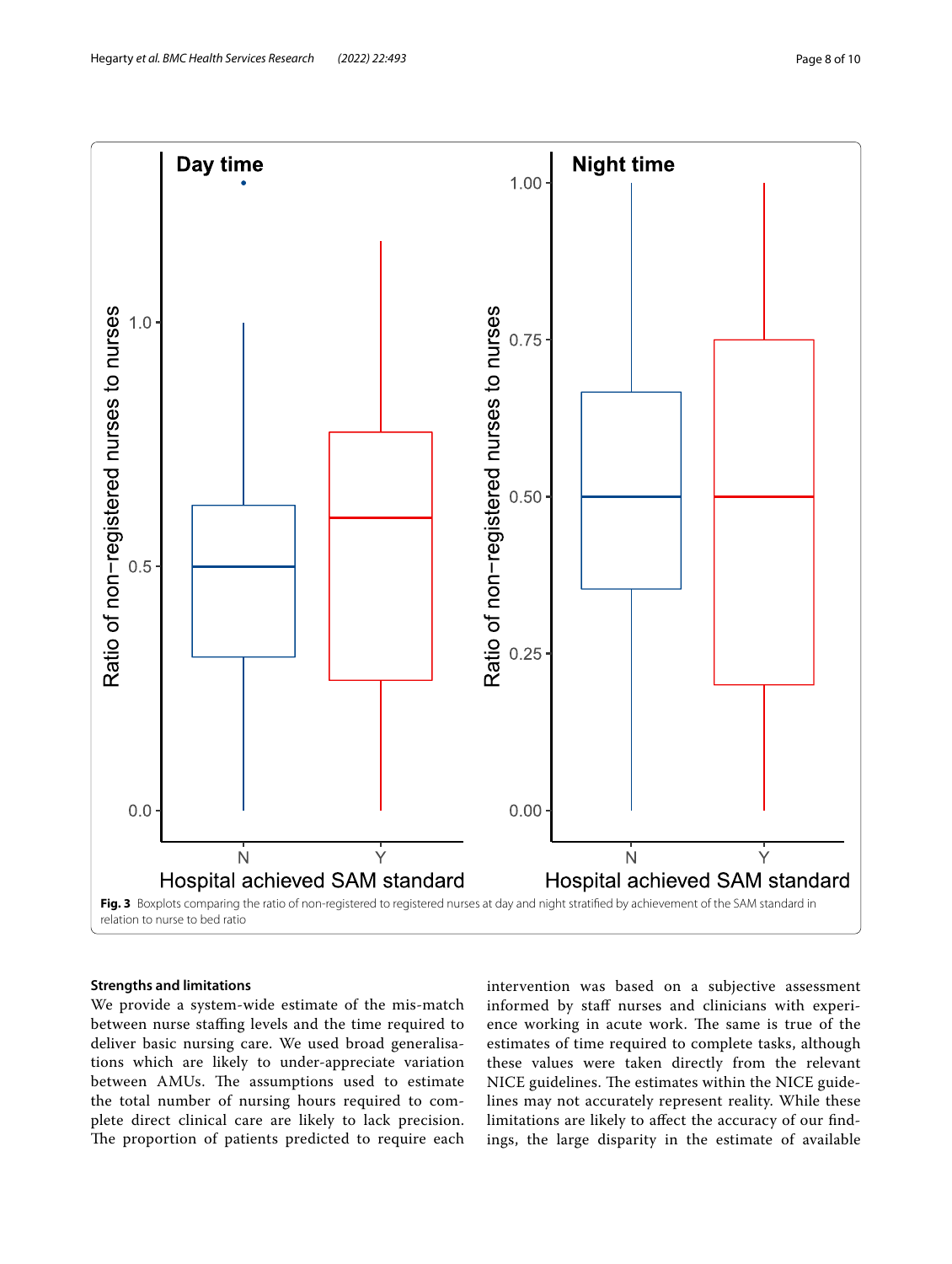versus required nursing time to deliver acute medical care supports the conclusion that current nursing levels are insufficient. We used conservative estimates in relation to bed occupancy which may have underestimated demand. The single day-of-care methodology employed by SAMBA does not account for seasonal and diurnal variation or the weekend afect which are known to afect demand on the AMU [[37\]](#page-9-26).

Our fndings assume all nursing time is devoted to direct clinical care, this ignores the time required to document case-records, fnd equipment or undertake unexpected tasks. Therefore, we contend that any inaccuracies in our study fndings underestimate the extent of the problem. Our fndings provide a system level description of nurse stafng levels at the system level but our study design precludes meaningful analysis of how nurse staffing levels impact on clinical care, patient experience and outcomes.

There are approximately 225 AMUs within the UK; our evaluation therefore represents 58% of AMU's within the NHS  $[38]$  $[38]$ . There is no obvious reason to assume nursing stafng levels within non-participating units would be signifcantly diferent. Our fndings are relevant, with important implications, even if not generalisable to the entire system.

# **Conclusion**

This UK-wide study suggests that despite reasonable compliance with current SAM staffing levels, when based on a nurse per bed ratio, in reality acute medical care faces a staffing crisis among nurses. There is not enough nursing time within the system to complete direct clinical tasks, as predicted by our study fndings. Ultimately our fndings highlight the need for an increase in the number of nurses working in AMUs. A concerted efort to recruit and retain nursing staff is urgently required. A valid fear would be declining quality in patient care, especially if the current situation deteriorates further.

#### **Acknowledgments**

We would like to thank all of the units that contributed in SAMBA19.

#### **Authors' contributions**

All authors contributed to and approved the fnal manuscript. TK and HH analyzed the data.

#### **Funding**

No specifc funding for this project, the SAMBA database is funded by the Society of Acute Medicine. This study is supported by the National Institute for Health Research (NIHR) Applied Research Collaboration (ARC) West Midlands through salary support to DSL. CA is supported by an NIHR Academic Clinical Lectureship. The views expressed are those of the authors and not necessarily those of the NIHR or the Department of Health and Social Care.

# **Availability of data and materials**

The datasets used and analysed during the current study are available from the corresponding author on reasonable request.

## **Declarations**

#### **Ethics approval and consent to participate**

Individual patient consent was not required.

This research was performed in accordance with the Declaration of Helsinki. SAMBA is registered with the Healthcare Quality Improvement Partnership (HQIP https:// [www.hqip.org.uk](http://www.hqip.org.uk/)). The North-West Wales Ethics Committee confirmed that the process for SAMBA described here did not require formal ethical review, and formal consent from participants was not required.

#### **Consent for publication**

Not Applicable.

#### **Competing interests**

The authors declare no competing interests.

#### **Author details**

<sup>1</sup> Birmingham Acute Care Research Group, Institute of Inflammation and Ageing, University Hospital Birmingham NHS Foundation Trust, University of Birmingham, Edgbaston, Birmingham B15 2GW, UK. <sup>2</sup>Sandwell and West Birmingham NHS Trust, Birmingham, UK.<sup>3</sup> University Hospitals Dorset NHS Foundation Trust, Bournemouth, UK. <sup>4</sup>School of Medical Sciences, Bangor University & Consultant Acute, Respiratory & Critical Care Medicine, Ysbyty Gwynedd, Bangor LL57 2PW, UK.<sup>5</sup> Division of Health Sciences, Warwick Medical School, University of Warwick, Coventry CV4 7AL, UK. <sup>6</sup>Clinical and Biomedical Sciences, Faculty of Health and Wellbeing, University of Bolton, Bolton BL3 5AB, UK.

#### Received: 11 May 2021 Accepted: 24 January 2022 Published online: 13 April 2022

#### **References**

- <span id="page-8-0"></span>1. Jones M. The evidence for acute internal medicine and acute medical units. Future Hospital Journal. 2016;3(1):45.
- <span id="page-8-1"></span>2. van Galen LS, Lammers EM, Schoonmade LJ, Alam N, Kramer MH, Nanavakkara PW. Acute medical units: the way to go? A literature review. Eur J Intern Med. 2017;39:24–31.
- <span id="page-8-2"></span>3. Needleman J, Buerhaus P, Pankratz VS, Leibson CL, Stevens SR, Harris M. Nurse stafng and inpatient hospital mortality. N Engl J Med. 2011;364(11):1037–45.
- 4. Lang TA, Hodge M, Olson V, Romano PS, Kravitz RL. Nurse-patient ratios: a systematic review on the effects of nurse staffing on patient, nurse employee, and hospital outcomes. J Nurs Adm. 2004;34(7–8):326–37.
- 5. Needleman J, Buerhaus P, Mattke S, Stewart M, Zelevinsky K. Nursestaffing levels and the quality of care in hospitals. N Engl J Med. 2002;346(22):1715–22.
- <span id="page-8-3"></span>6. Aiken LH, Clarke SP, Sloane DM, Sochalski J, Silber JH. Hospital nurse stafing and patient mortality, nurse burnout, and job dissatisfaction. JAMA. 2002;288(16):1987–93.
- <span id="page-8-4"></span>7. Nursing and Midwifery Council. Appropriate staffing in health and care settings 2016 [Available from: [https://www.nmc.org.uk/globalassets/sited](https://www.nmc.org.uk/globalassets/sitedocuments/press/safe-staffing-position-statement.pdf) [ocuments/press/safe-staffing-position-statement.pdf.](https://www.nmc.org.uk/globalassets/sitedocuments/press/safe-staffing-position-statement.pdf)
- <span id="page-8-5"></span>8. Department of Health and Social Care. The government response to the Health and Social Care Select Committee Second Report of Session 2017–19, 'The Nursing Workforce' 2018 [Available from: [https://www.gov.](https://www.gov.uk/government/publications/government-response-to-the-nursing-workforce-report-from-the-health-and-social-care-select-committee) [uk/government/publications/government-response-to-the-nursing](https://www.gov.uk/government/publications/government-response-to-the-nursing-workforce-report-from-the-health-and-social-care-select-committee)[workforce-report-from-the-health-and-social-care-select-committee](https://www.gov.uk/government/publications/government-response-to-the-nursing-workforce-report-from-the-health-and-social-care-select-committee).
- <span id="page-8-6"></span>9. NHS Digital. NHS Vacancy Statistics England - February 2015 - September 2018 2019 [Available from: [https://digital.nhs.uk/data-and-infor](https://digital.nhs.uk/data-and-information/publications/statistical/nhs-vacancies-survey/february-2015%2D%2D-september-2018-provisional-experimental-statistics) [mation/publications/statistical/nhs-vacancies-survey/february-2015%](https://digital.nhs.uk/data-and-information/publications/statistical/nhs-vacancies-survey/february-2015%2D%2D-september-2018-provisional-experimental-statistics) [2D%2D-september-2018-provisional-experimental-statistics](https://digital.nhs.uk/data-and-information/publications/statistical/nhs-vacancies-survey/february-2015%2D%2D-september-2018-provisional-experimental-statistics).
- <span id="page-8-7"></span>10. Society for Acute Medicine. A national survey exploring the profle of registered nursing staff working in acute medical units 2013 [Available from: [https://www.researchgate.net/profle/L-Lees-Deutsch/publi](https://www.researchgate.net/profile/L-Lees-Deutsch/publication/301564265_Research_Report_A_national_survey_exploring_the_profile_of_registered_nursing_staff_woring_in_acute_medical_units/links/571a2d3208aee3ddc568ef90/Research-Report-A-national-survey-exploring-the-profile-of-registered-nursing-staff-woring-in-acute-medical-units.pdf) [cation/301564265\\_Research\\_Report\\_A\\_national\\_survey\\_exploring\\_](https://www.researchgate.net/profile/L-Lees-Deutsch/publication/301564265_Research_Report_A_national_survey_exploring_the_profile_of_registered_nursing_staff_woring_in_acute_medical_units/links/571a2d3208aee3ddc568ef90/Research-Report-A-national-survey-exploring-the-profile-of-registered-nursing-staff-woring-in-acute-medical-units.pdf) [the\\_profle\\_of\\_registered\\_nursing\\_staf\\_woring\\_in\\_acute\\_medic](https://www.researchgate.net/profile/L-Lees-Deutsch/publication/301564265_Research_Report_A_national_survey_exploring_the_profile_of_registered_nursing_staff_woring_in_acute_medical_units/links/571a2d3208aee3ddc568ef90/Research-Report-A-national-survey-exploring-the-profile-of-registered-nursing-staff-woring-in-acute-medical-units.pdf) [al\\_units/links/571a2d3208aee3ddc568ef90/Research-Report-A-natio](https://www.researchgate.net/profile/L-Lees-Deutsch/publication/301564265_Research_Report_A_national_survey_exploring_the_profile_of_registered_nursing_staff_woring_in_acute_medical_units/links/571a2d3208aee3ddc568ef90/Research-Report-A-national-survey-exploring-the-profile-of-registered-nursing-staff-woring-in-acute-medical-units.pdf) nal-survey-exploring-the-profile-of-registered-nursing-staff-woring-in[acute-medical-units.pdf](https://www.researchgate.net/profile/L-Lees-Deutsch/publication/301564265_Research_Report_A_national_survey_exploring_the_profile_of_registered_nursing_staff_woring_in_acute_medical_units/links/571a2d3208aee3ddc568ef90/Research-Report-A-national-survey-exploring-the-profile-of-registered-nursing-staff-woring-in-acute-medical-units.pdf).